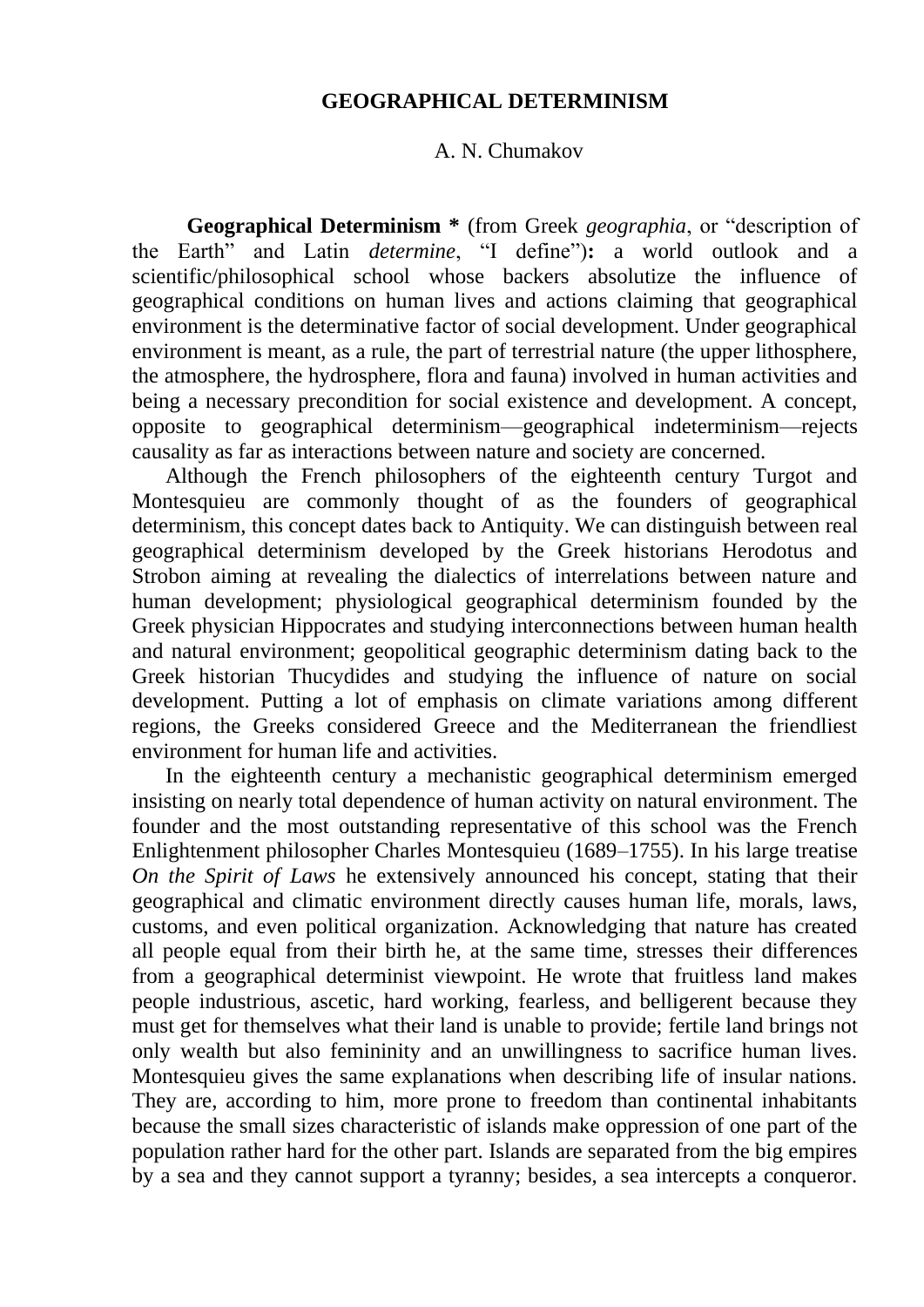That is why, Montesquieu thought, insular nations are not in danger of being conquered and it is easier for them to preserve their laws.

A bit later an English economist Thomas Malthus (1766–1834) developed these ideas and put forward his prominent concept that there is some "natural law" regulating the level of population in accordance with the available food supply. According to this law, population growth always exceeds the growth of the means of subsistence because population increases in a geometrical ratio while the means of subsistence increase in an arithmetical ratio, which necessarily leads to "absolute overpopulation" that threatens many social disasters. Emphasizing strict determination of social development by the eternal laws of nature Malthus argued that the laws of nature are unchangeable from the beginning of the world.

German ethnographer and geographer F. Ratzel was the foremost representative of geographical determinism at the end of the nineteenth century and the beginning of the twentieth century. Building upon ideas of Kant, von Humboldt, Ritter, and others, he was the first one to link politics to geography in his attempts to explain the behavior of this or that state by its geographical position and the space it occupies. The fullest description of these ideas can be found in his volume *Political Geography* (1887). Arguing that human beings are a part of the whole world and that landscape and natural environment have a central impact on the character of nations living in various regions of the planet, Ratzel came to the conclusion that human beings must, like plants and animals, adapt to their natural environment. Moreover, even a state's wealth depends on to what extent it has adjusted itself to its natural environment, because a state, from Ratzel's point of view, is a biological organism acting according to the laws of biology and is rooted in the land like a tree. He concluded that expansion of living space (Lebensraum), or territorial expansion, is the most important means for a state to acquire power. Ratzel applied his ideas to Germany arguing that its central economic and political problems were caused by unjustly drawn and too narrow borders limiting the country's progressive development.

It is evident that territory, climate, resources, landscape, and the lay of the ground, have an impact on social development because while working and producing material goods people use various natural materials, and the broader the sphere of their economic activity becomes, the more actively they use these materials. As a result, the sphere of direct interactions between humans and nature undergoes changes and expansion, meaning the role of the geographical environment in social life grows. While primitive people mostly used natural living sources (plants and animals) and made their labor tools from naturally available materials (stone and wood), at later stages of historical development the significance of mineral and energy resources grew and the geography of human activity expanded dramatically. Simultaneously the complexity of labor was constantly growing due to geographical factors because human activity took place not only within friendly environments but also under severe, life-threatening natural conditions. So, moderate climate, fertile land, and optimal humidity provide an opportunity for bountiful harvest under relatively low labor costs, and